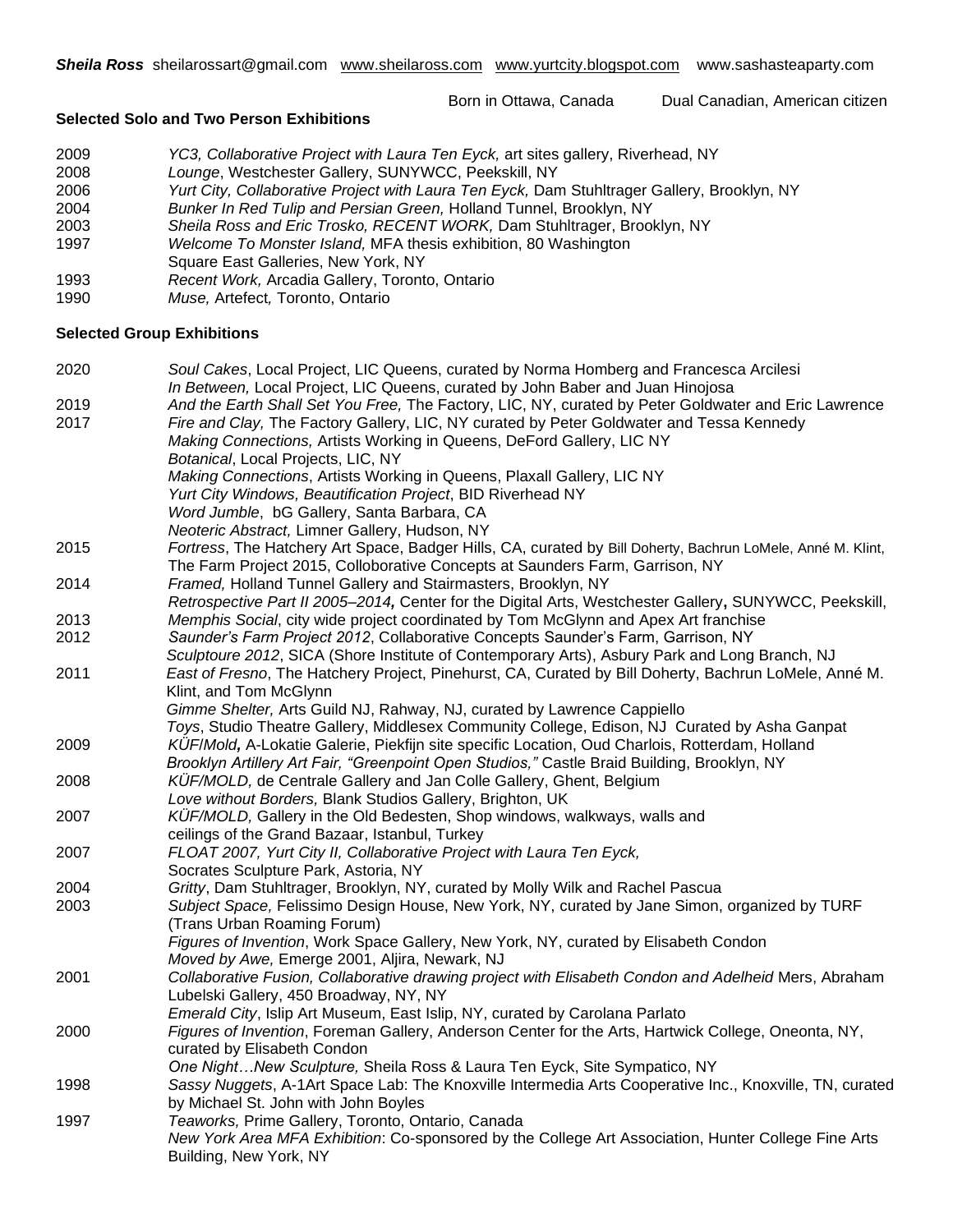*Sheila Ross* sheilarossart@gmail.com [www.sheilaross.com](http://www.sheilaross.com/) [www.yurtcity.blogspot.com](http://www.yurtcity.blogspot.com/) www.sashasteaparty.com

## **Selected Group Exhibitions continued**

| 1996 | Night of 1000 Drawings, Artists' Space, New York, NY                                                   |
|------|--------------------------------------------------------------------------------------------------------|
|      | Delirious, Eighth Floor Gallery, New York, NY                                                          |
|      | The Art Market, GenArt Group Exhibition, New York, NY                                                  |
| 1996 | Twentieth Annual Small Works Competition, 80 Washington Square East Galleries, New York, NY            |
| 1995 | The Artist Garden, Portfoolio Gallery, Etobicoke, Ontario, Canada                                      |
|      | The Feminine Viewpoint. The Third Annual National Storefront Exhibition, Jacob Mississauga Square      |
|      | One Location, Mississauga, Ontario, Canada                                                             |
|      | Exhibition of Submissions to Ecolage: An Environmental Public Art Ideas Competition, The Rotunda, City |
|      | Hall, Toronto, Ontario, Canada                                                                         |
| 1994 | The Feminine Viewpoint. The Second Annual National Storefront Exhibition, Jacob Hazelton Lanes         |
|      | Location, Toronto, Ontario, Canada                                                                     |
|      | Allied to Paper, Koffler Gallery, North York, Ontario, Canada, curated by John Massier                 |
| 1992 | Artefect III, Workscene Gallery, Toronto, Ontario, Canada                                              |
| 1990 | Everything You Ever Wanted But Were Afraid To Ask ForSilent Auction, Artefect, Toronto, Ontario,       |
|      | Canada                                                                                                 |
| 1988 | Cleveland State Photo Exchange Group Exhibition, Cleveland State University, Cleveland, OH             |

### **Performances**

| 1988 | Nieomsk, Helmut Becker and Sheila Ross, Forest City Performance Festival, Forest City Gallery, London, |
|------|--------------------------------------------------------------------------------------------------------|
|      | Ontario, Canada                                                                                        |
| 1986 | Under the Western Wall, participant, by Daniela Snepova, Forest City Performance Festival, Forest City |
|      | Gallery, London, Ontario, Canada                                                                       |

# **Education**

| 1998 | MFA, New York University, New York, NY                      |
|------|-------------------------------------------------------------|
| 1988 | BFA, University of Western Ontario, London, Ontario, Canada |

# **Teaching Experience**

| 2020      | Beginning Wheel, Sunnyside Artworks, Queens, New York                                               |
|-----------|-----------------------------------------------------------------------------------------------------|
| 1995-98   | New Student Seminar, New York University, Steinhardt School of Education, Department of Art and Art |
|           | <b>Professions</b>                                                                                  |
| 1994      | Children's Art Action Group, East End Community Health Center, Toronto, ON, Canada                  |
| 1989-1994 | Traditional Art and Crafts Programs for Children, Riverdale Farm, Toronto, ON, Canada               |
| 1992-1993 | Young Naturalists, Riverdale Farm, Toronto, ON, Canada                                              |

#### **Awards and Other**

| 2000 |  |  |  | Participant, Aljira Emerge 2001 Program, Aljira, Newark, NJ |  |  |  |  |
|------|--|--|--|-------------------------------------------------------------|--|--|--|--|
|      |  |  |  |                                                             |  |  |  |  |

- 1998 E. George Payne Memorial Award, New York University, NY
- 1997 President's Service Award (Programming), New York University, NY
- 1995 1998 Graduate Assistantship, New York University, NY
- 1993 Exhibition Assistance Grant, Ontario Arts Council

#### **Selected Bibliography**

Gannnon, Tim, "Businesses, artists band together in effort to spruce up downtown" Riverhead News Review, August 24, 2017, http://riverheadnewsreview.timesreview.com/2017/08/82731/businessesartists-band-together-in-effort-to-spruce-up-downtown/ Shields, Nancy, "Public art graces Asbury Park and Long Branch" Asbury Park Press, Friday June 29, 2012, p 1